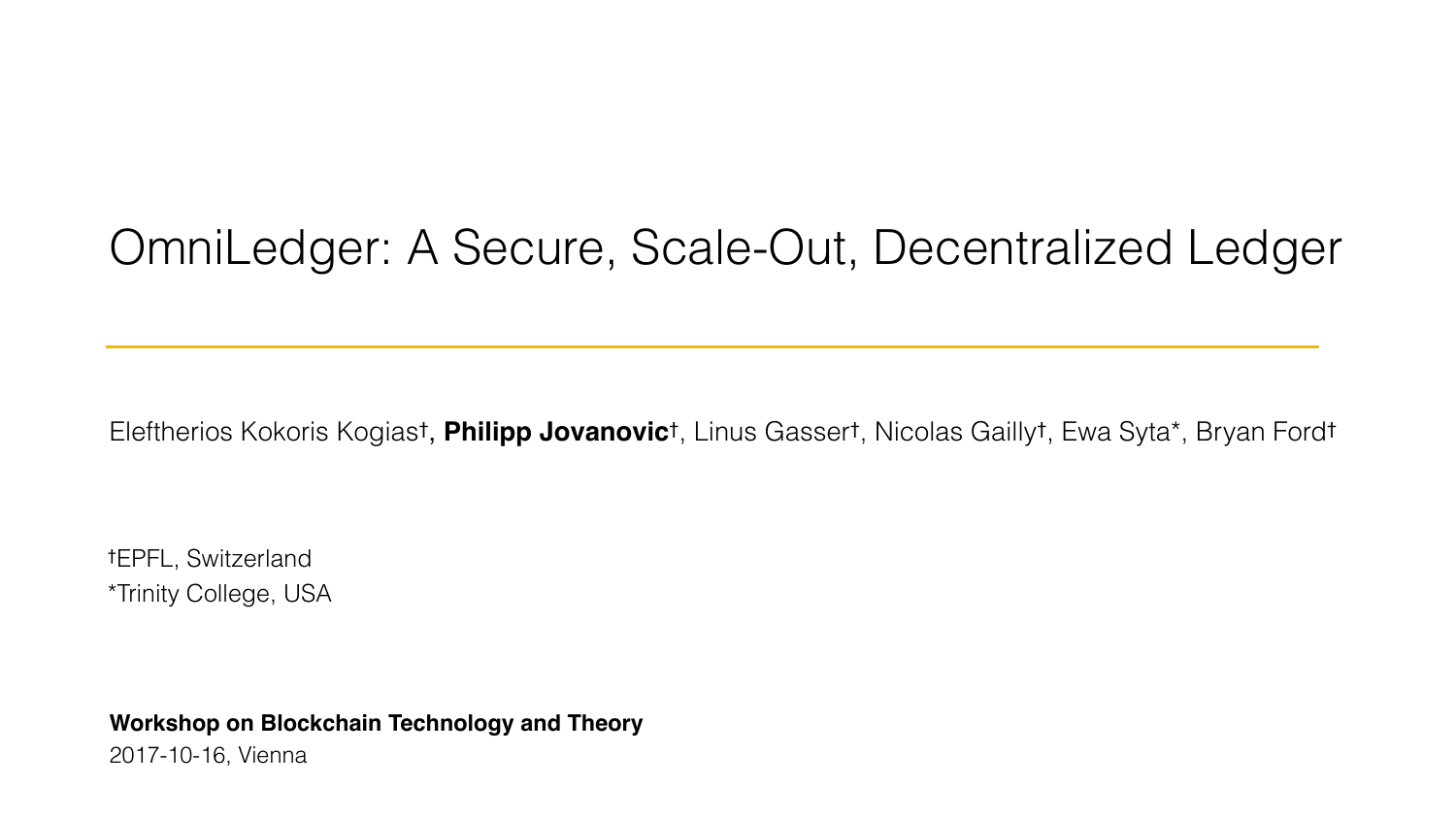- Motivation
- OmniLedger
- Evaluation
- Conclusion

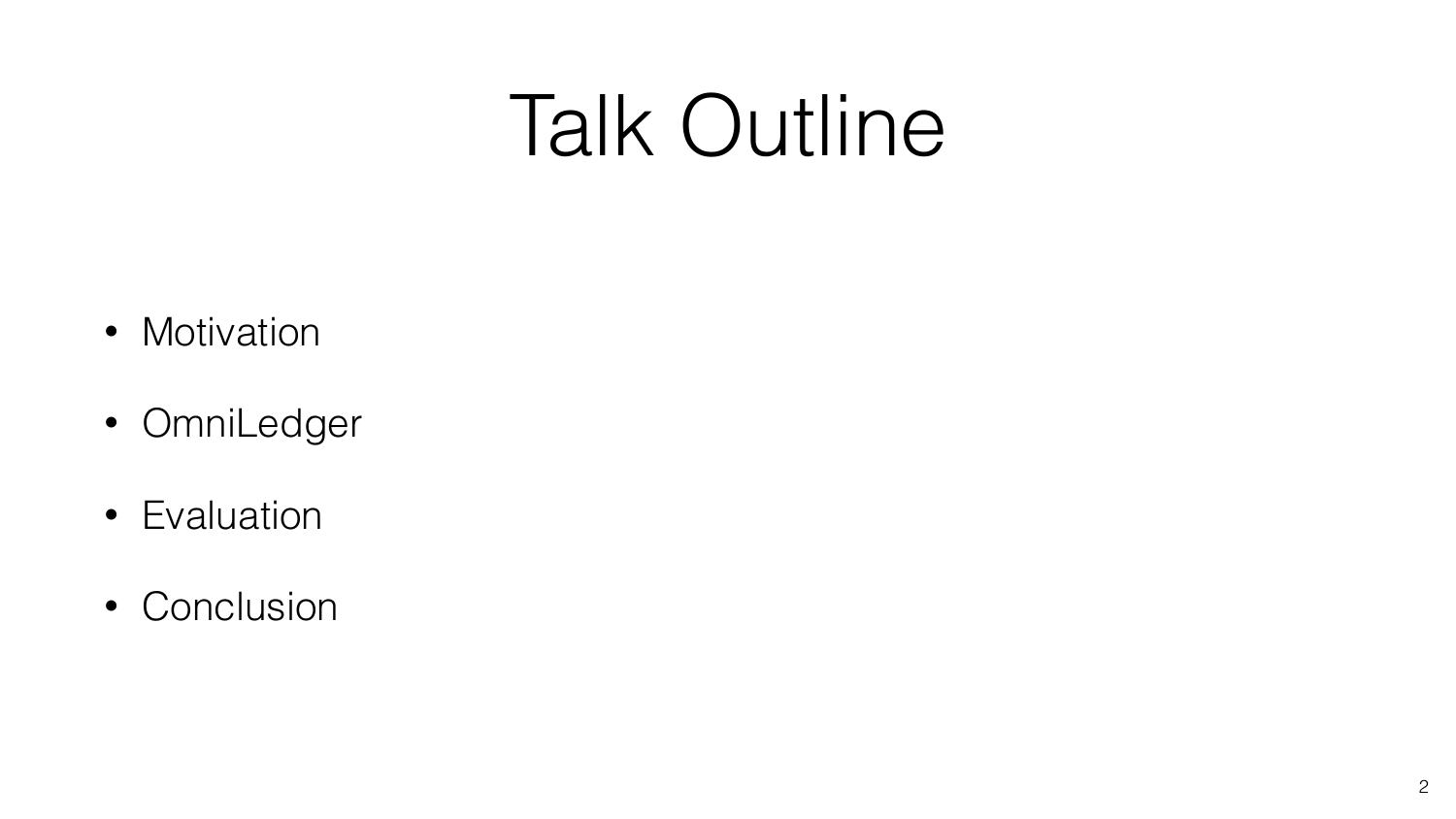## • **Motivation**

- OmniLedger
- Evaluation
- Conclusion

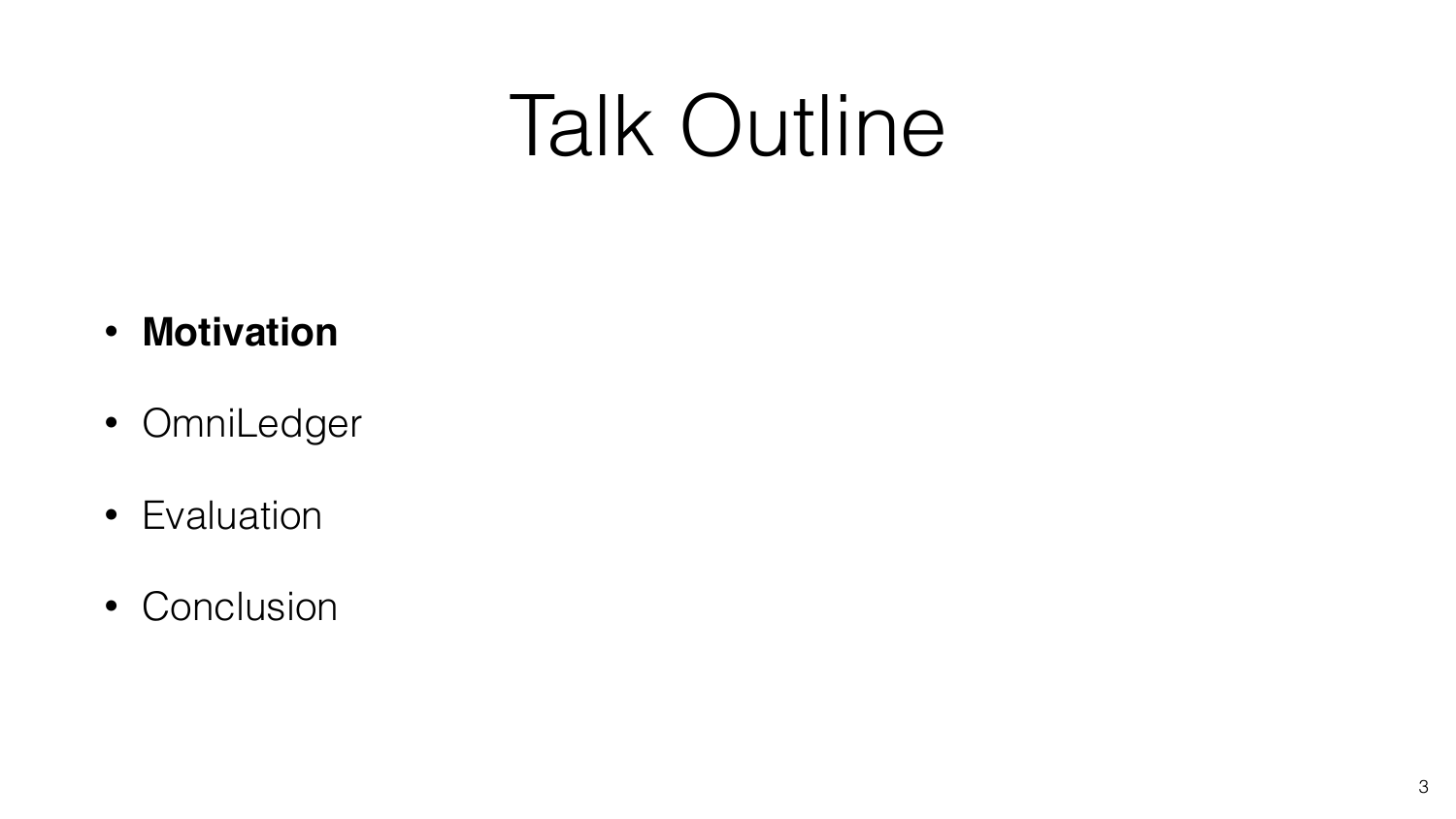## Drawbacks of Nakamoto Consensus

- Transaction confirmation delay
	- ‣ Any transaction takes *at least* 10 mins until being confirmed
- Weak consistency
	- ‣ You are not really certain your transaction is committed until you wait 1 hour or more
- Low throughput
	- Bitcoin: ~7 tx/sec
- Proof-of-work mining
	- Wastes huge amount of energy



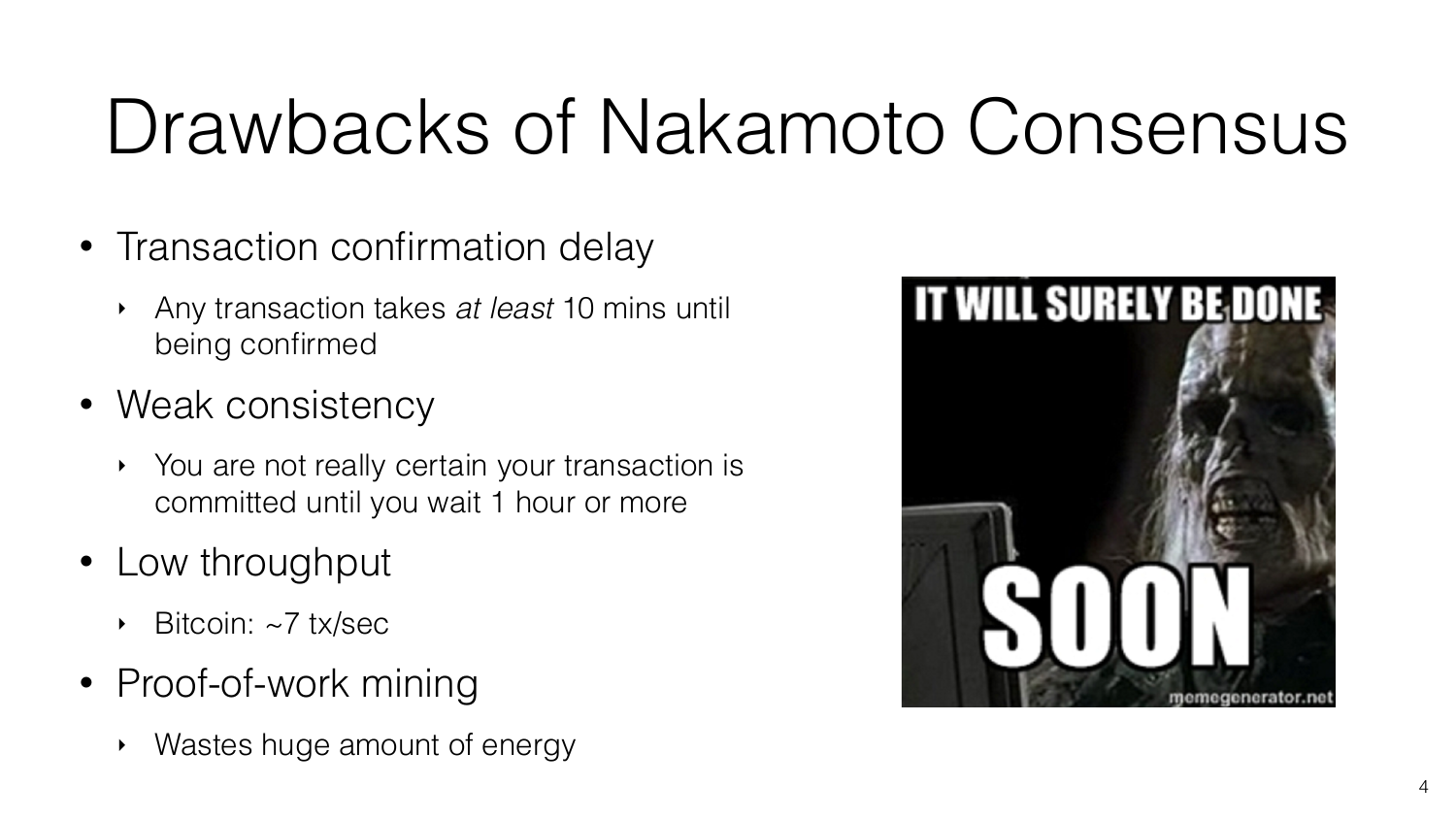# Scaling Bitcoin is Not Easy



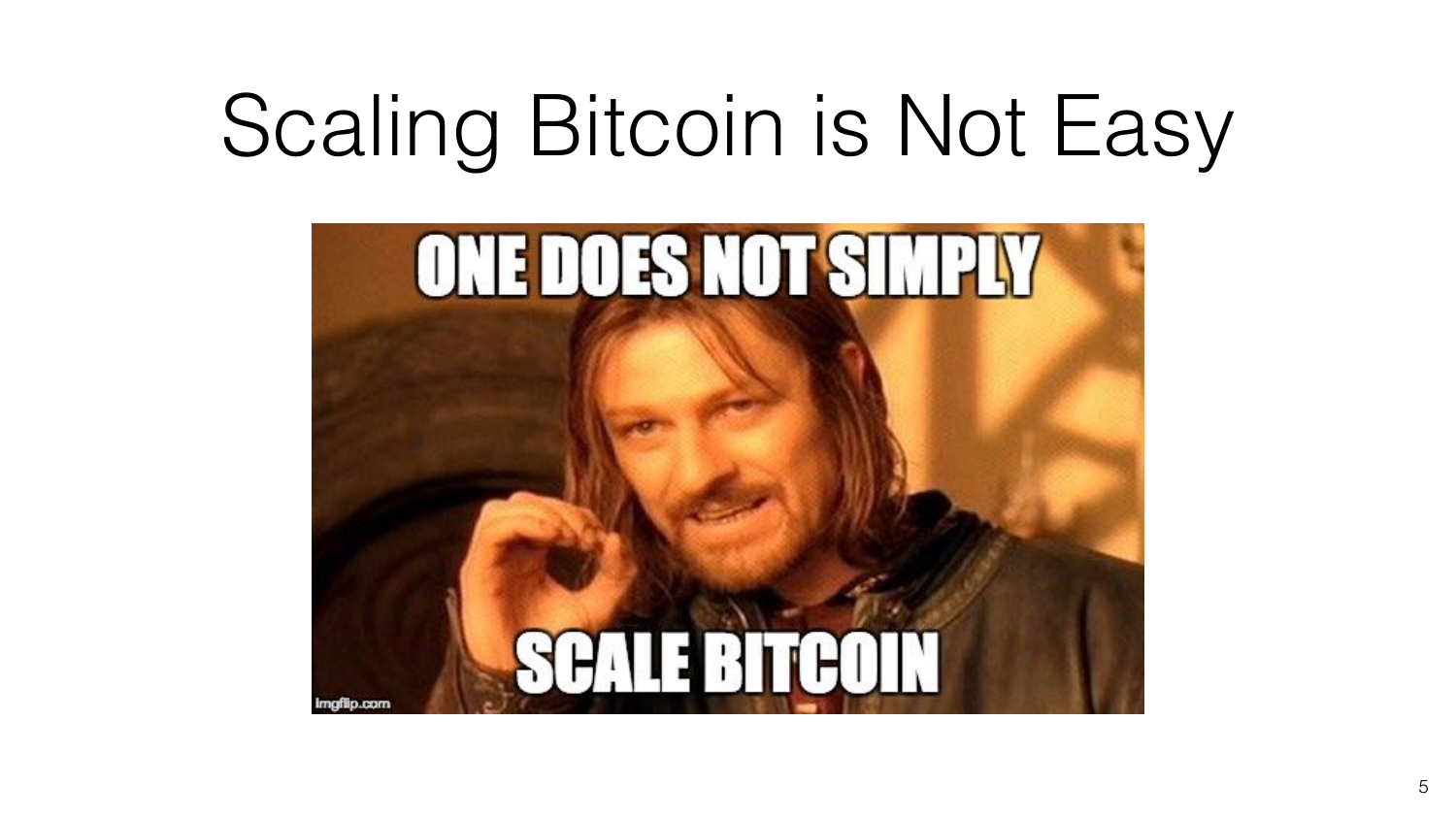# Distributed Ledger Landscape



**ByzCoin** E. Kokoris Kogias et al., *Enhancing Bitcoin Security and Performance with Strong Consistency via Collective Signing*, USENIX Security 2016





L. Luu et al., *A Secure Sharding Protocol for Open Blockchains*, CCS 2016

G. Danezis and S. Meiklejohn, *Centrally Banked Cryptocurrencies*, NDSS 2016

#### **Decentralization**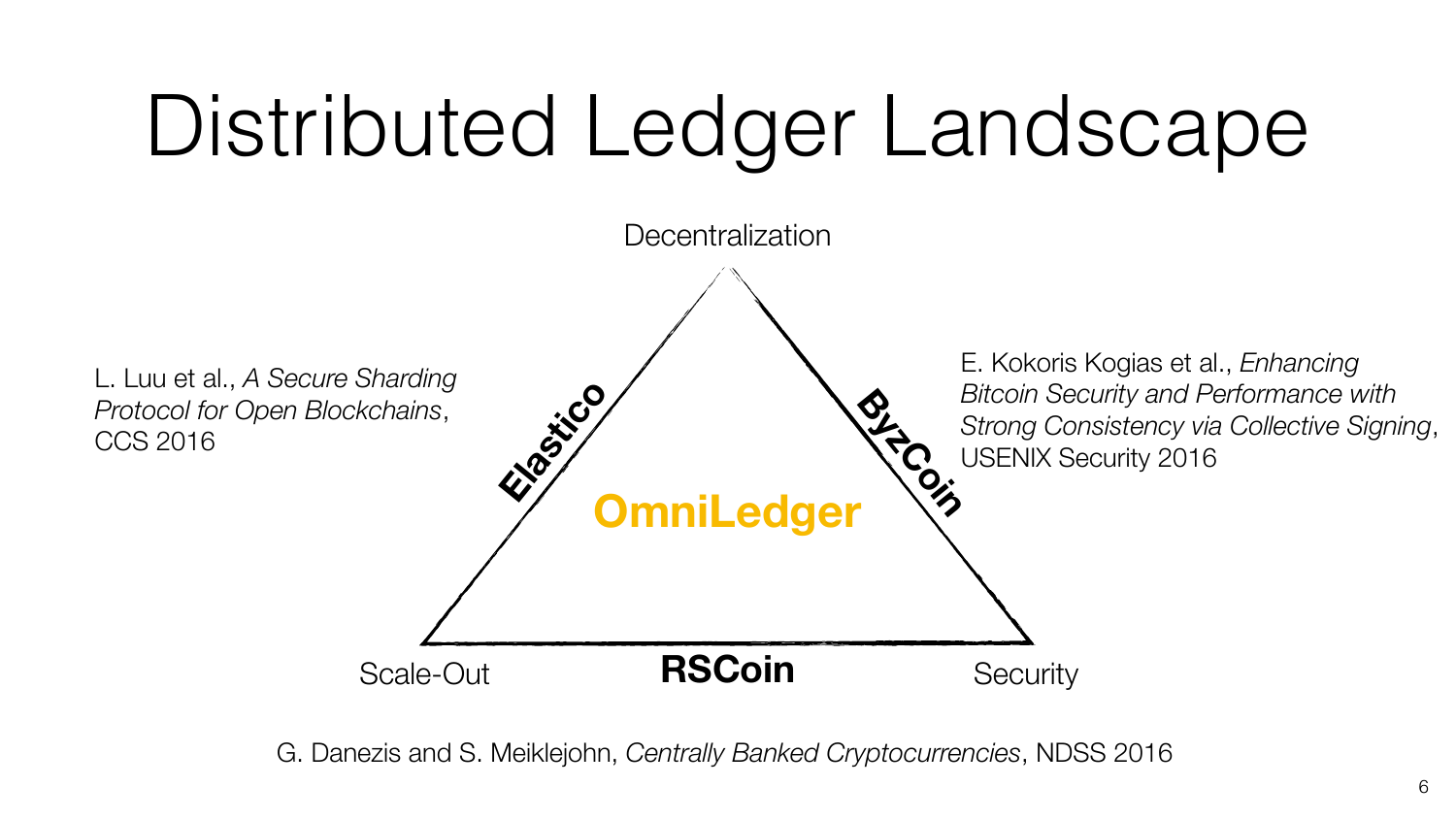- Motivation
- **OmniLedger**
- Evaluation
- Conclusion

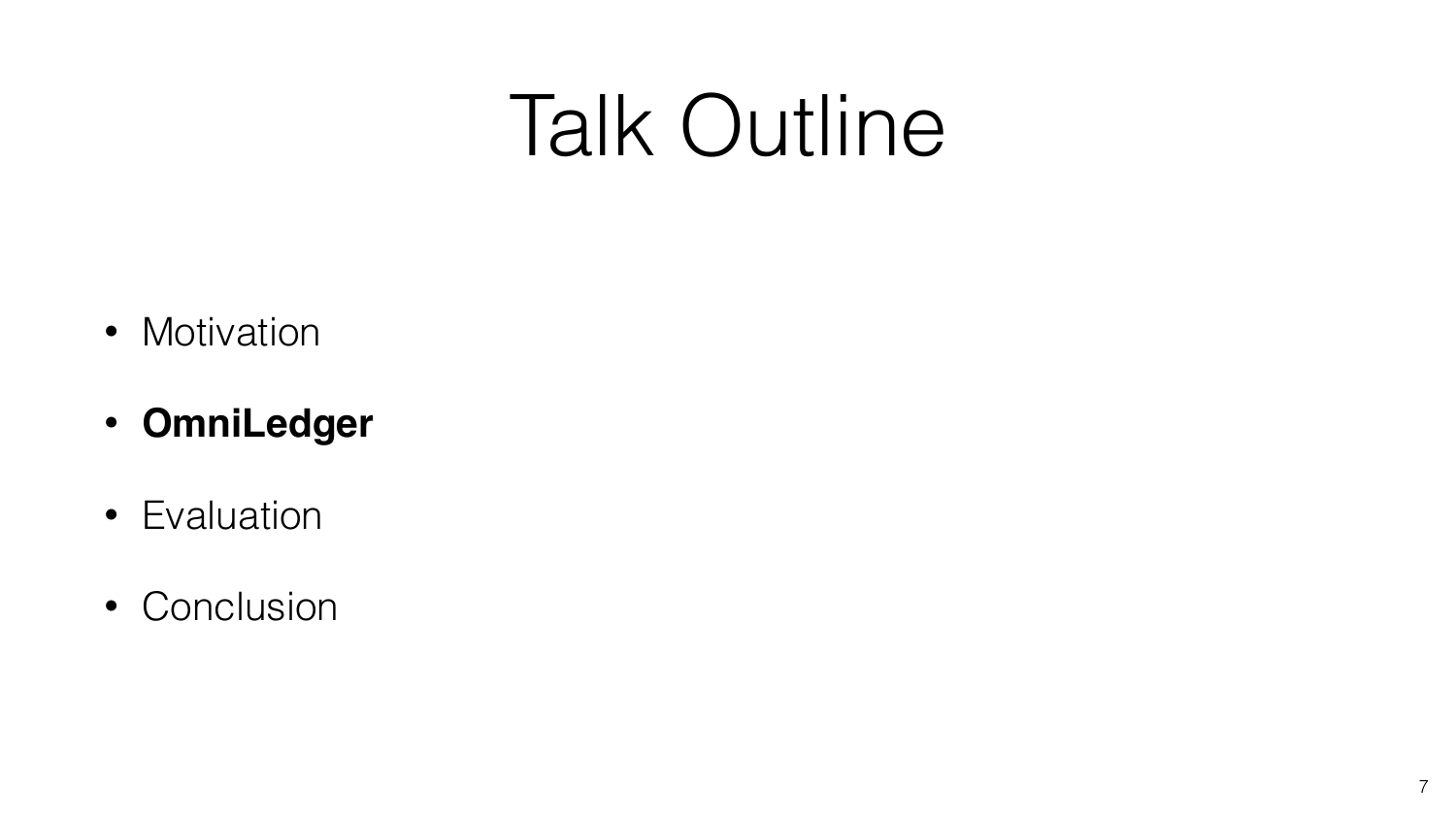# OmniLedger – Design Goals



#### **1. Full Decentralization**

No trusted third parties or single points of failure

**2. Shard Robustness**  Shards process TXs correctly and continuously

#### **3. Secure Transactions**  TXs commit atomically or abort eventually

#### **Security Goals**

#### **4. Scale-out**

Throughput increases linearly in the number of active validators

**5. Low Storage**  Validators do not need to store the entire shard TX history

#### **6. Low Latency**  TX are confirmed quickly

| í<br>I<br>i<br>r<br>i<br>ľ<br>i<br>i<br>i<br>i<br>i<br>i<br>i<br>i<br>i<br>i<br>i<br>i<br>i<br>п<br>п<br>п<br>п<br>п<br>п<br>п<br>i<br>i<br>i<br>i<br>i<br>i<br>i<br>п<br>F<br>F<br>F<br>I |  |
|--------------------------------------------------------------------------------------------------------------------------------------------------------------------------------------------|--|

#### **Performance Goals**

*Assumptions: <= 25% mildly adaptive Byzantine adversary, (partially) synchronous network, UTXO model*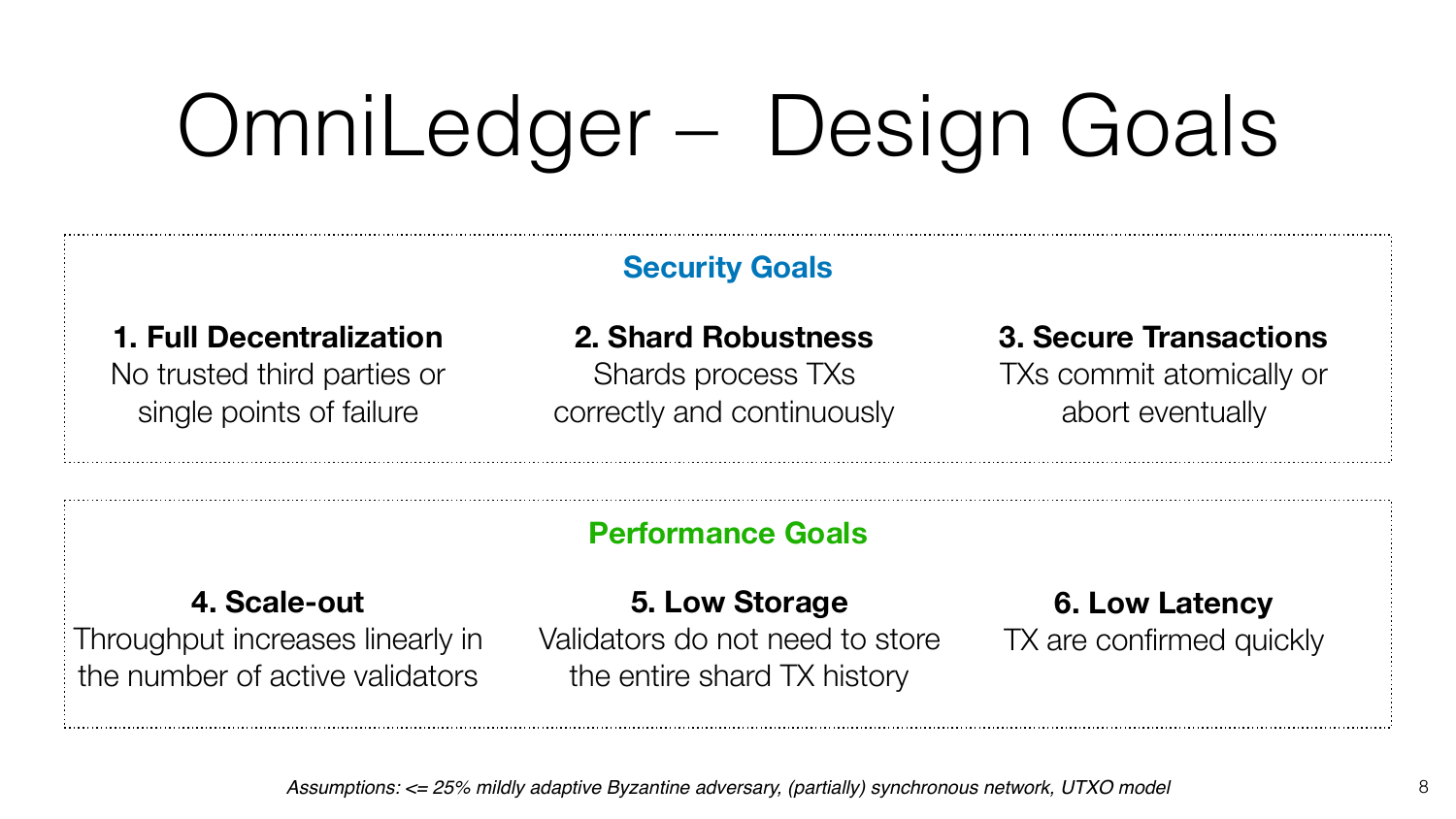



1. **Sharding:** Periodically re-assign validators to shards in a randomized manner (using [RandHound\)](https://eprint.iacr.org/2016/1067)



- 
- 2. **Consensus:** Validators ensure consistency of shard states (using Omnicon)
- 3. **TX Commit:** Clients ensure consistency of cross-shard transactions (using Atomix)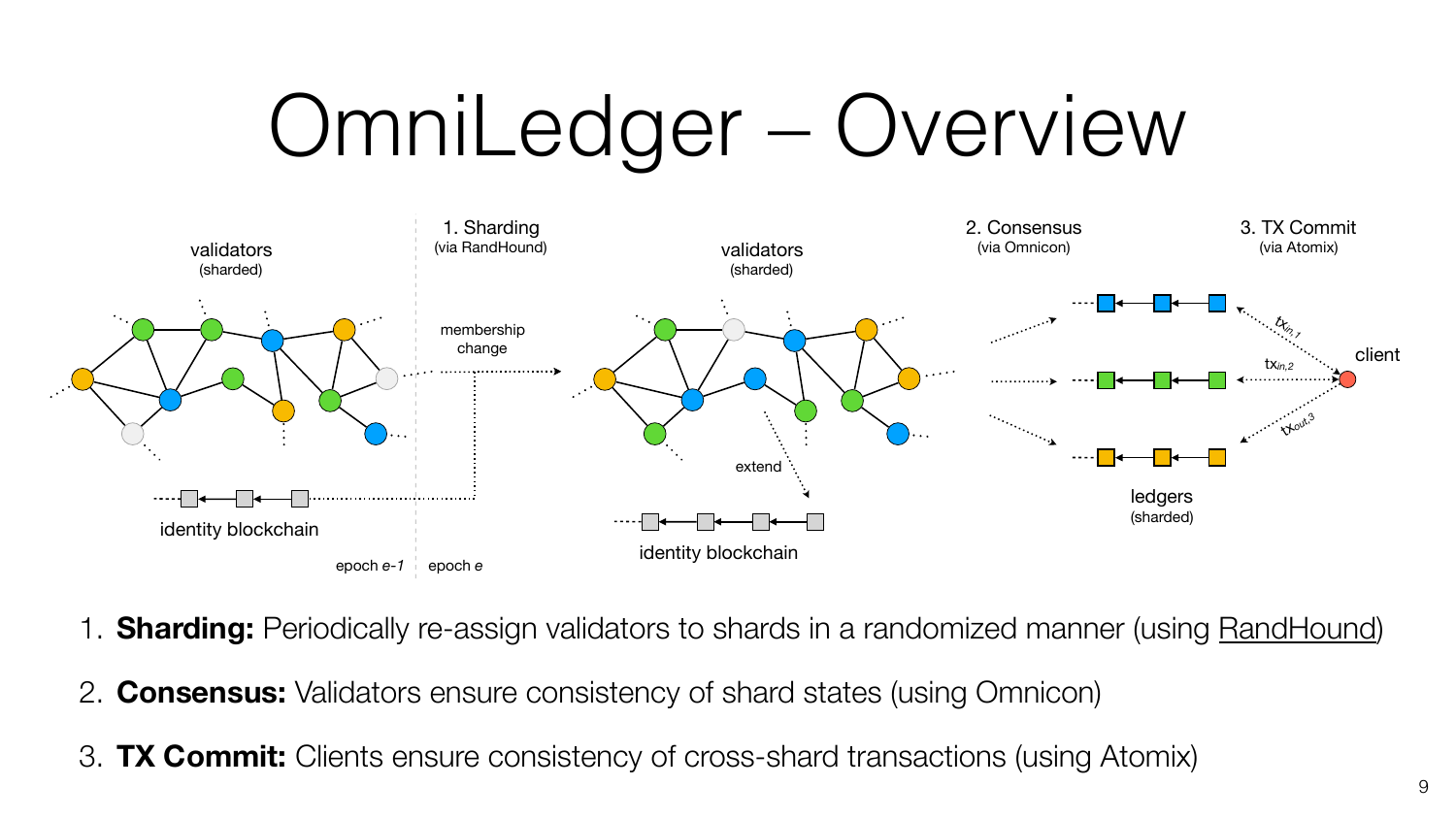10





- Prevent (adaptive) adversary from subverting an entire shard with high probability **Solution:**
- 

• Periodically re-assign validators to shards using unbiasable, publicly-verifiable randomness

![](_page_9_Picture_6.jpeg)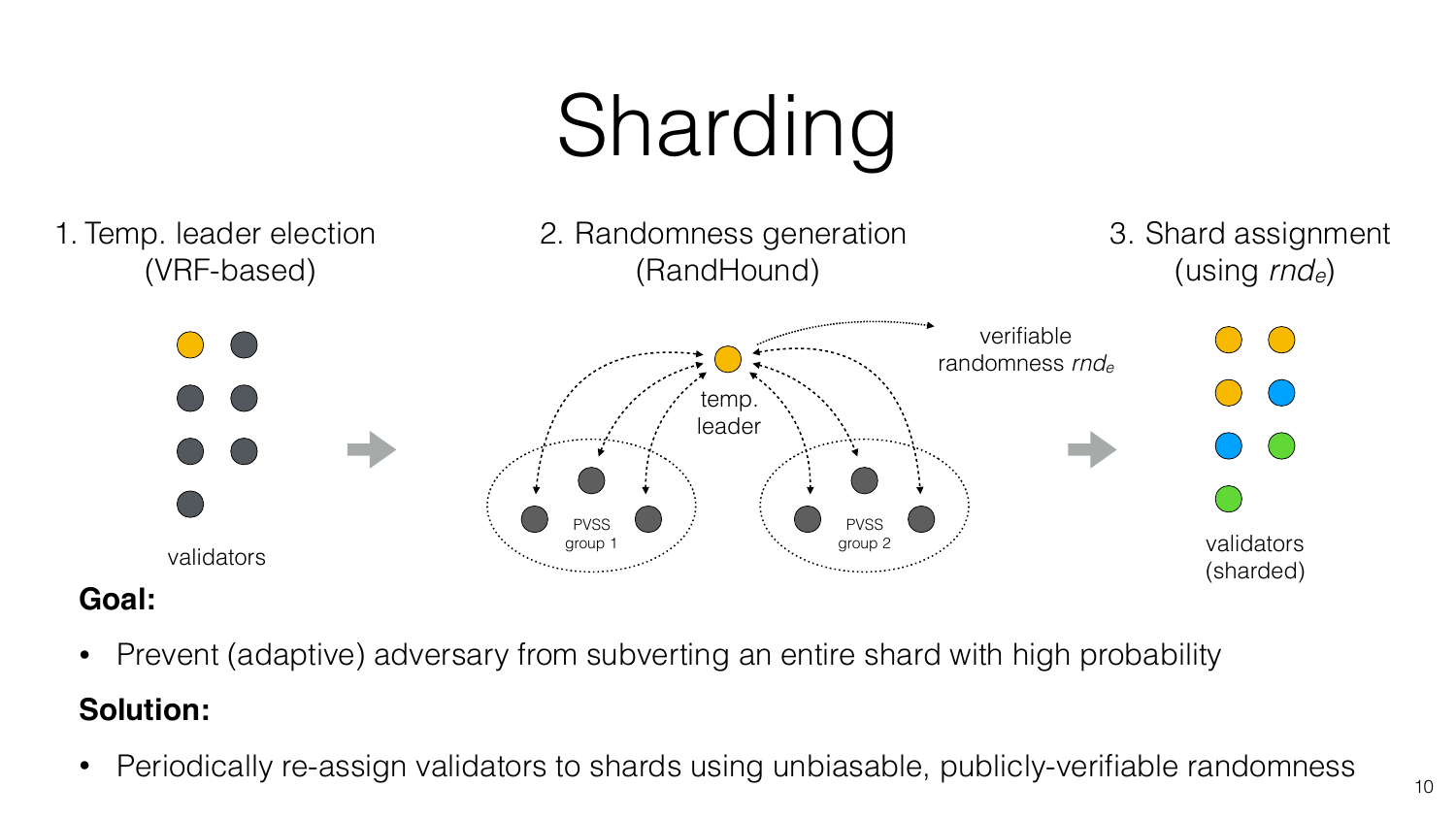# Consensus

11

### **Goal:**

• Ensure shard state consistency (process TX, etc.)

### **Solution: Omnicon**

- Variant of [ByzCoin](https://www.usenix.org/system/files/conference/usenixsecurity16/sec16_paper_kokoris-kogias.pdf)
- Group- instead of tree-based communication
	- ‣ Trade-off some scalability for higher fault tolerance
	- ‣ Performs better for practically relevant configurations
- BlockDAG instead of blockchain
	- ‣ Capture dependencies between TXs
	- Better performance due to better resource utilization

![](_page_10_Figure_11.jpeg)

Validator cothority = Consensus group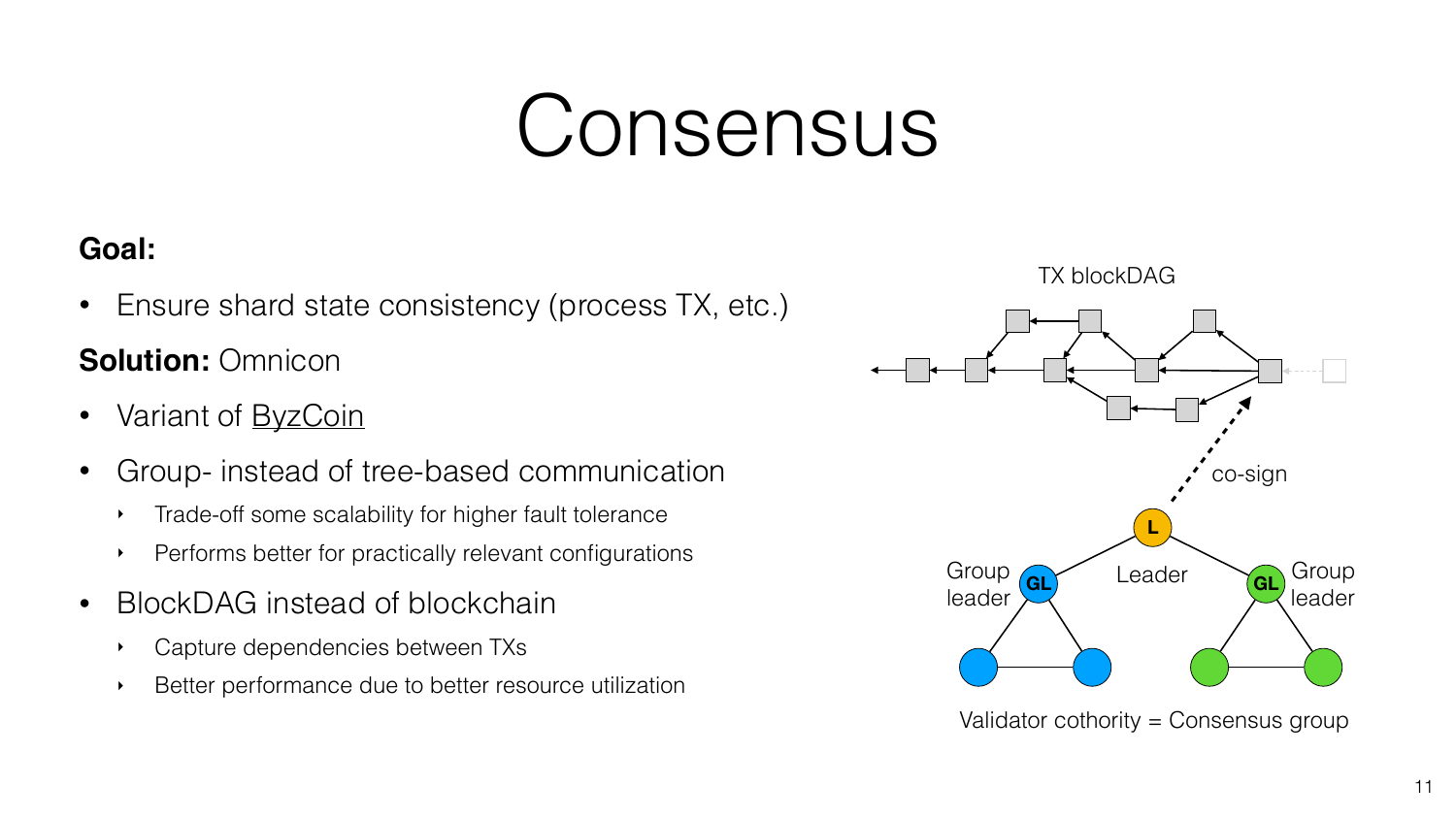# Transaction Commit

![](_page_11_Figure_11.jpeg)

![](_page_11_Figure_13.jpeg)

#### **Goal:**

• Cross-shard TX commit atomically or abort eventually

#### **Solution: Atomix**

- Client-managed protocol
	- 1. Client sends cross-shard TX to input shards
	- 2. Collect acceptance/rejection proofs from input shards
	- 3. (a) If all input shards accepted, commit to output shard, otherwise (b) abort and reclaim input funds
- Optimistically trust client for liveness
	- ‣ Anyone can take over the clients job if he times out
- Collective signing (CoSi) ensures compact proofs The **Atomix** protocol for secure cross-shard transactions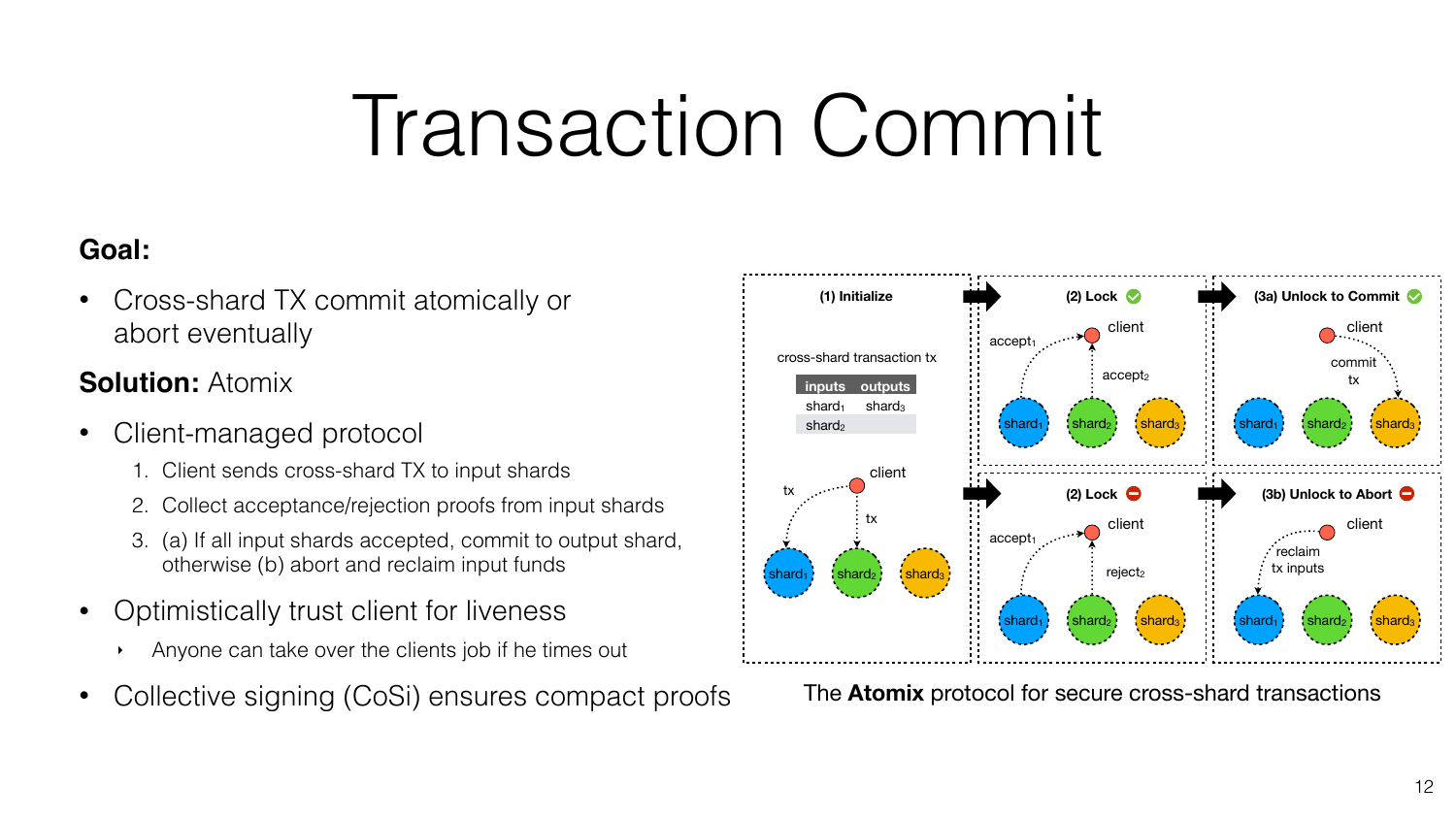## Trust-but-Verify Transaction Validation

![](_page_12_Picture_10.jpeg)

![](_page_12_Figure_9.jpeg)

### **Goal:**

• Avoid latency vs. throughput trade-off

### **Solution:**

- Use two-level "trust-but-verify" validation
- Low latency:
	- ‣ Optimistically validate transactions batched into small blocks (*e.g.*, 500KB)
- High throughput:
	- ‣ Batch optimistically validated blocks into bigger blocks (*e.g.*, 16MB) and re-validate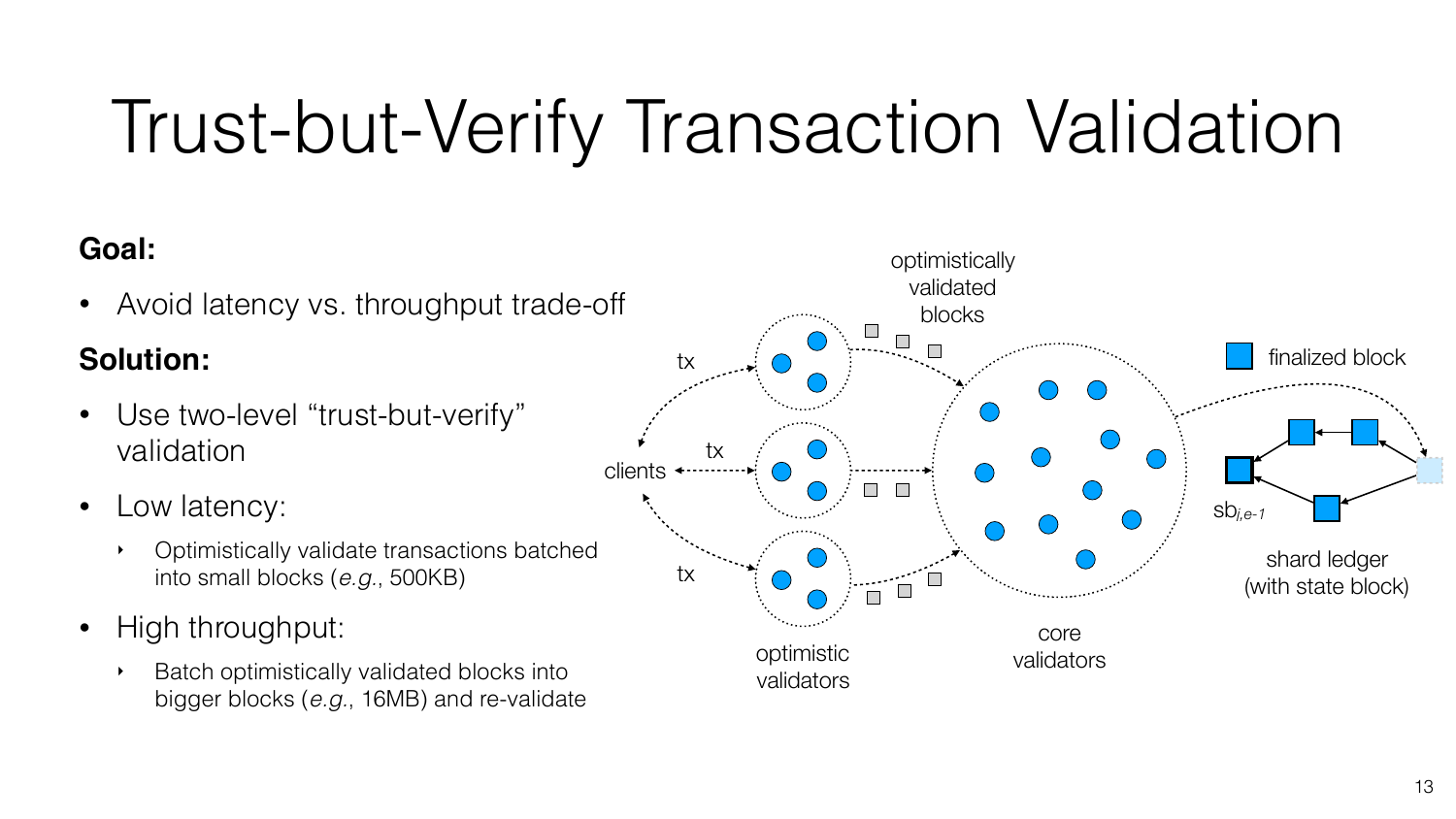- Motivation
- OmniLedger
- **Evaluation**
- Conclusion

14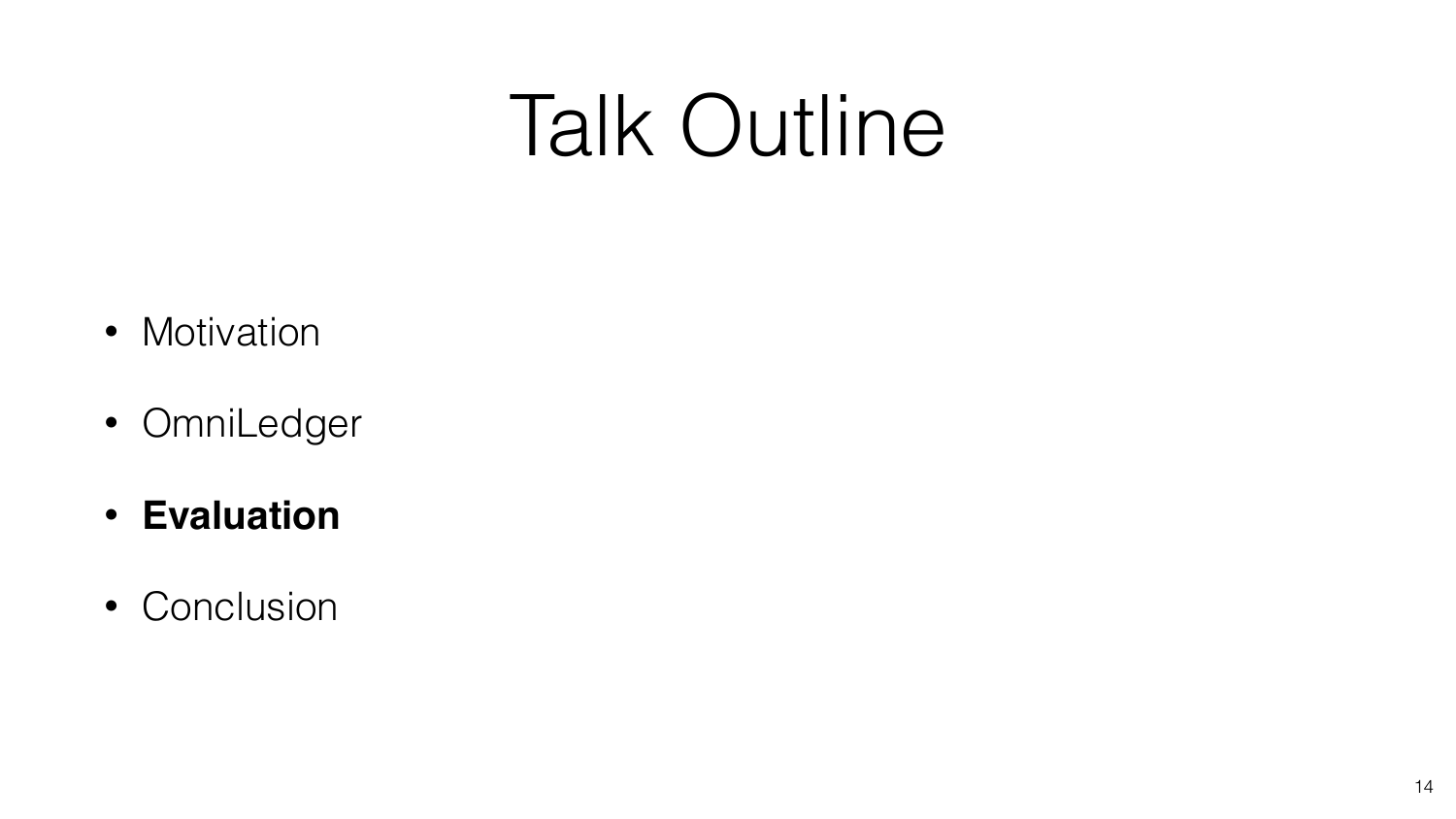## Implementation & Experimental Setup

### **Implementation**

- Go versions of OmniLedger and its subprotocols (Omnicon, Atomix, etc.) • 48 physical machines ‣ Intel Xeon E5-2420 v2
- Based on DEDIS code
	- ‣ Kyber crypto library
	- ‣ Network library
	- ‣ Cothority framework
- <https://github.com/dedis>

![](_page_14_Picture_15.jpeg)

## **DeterLab Setup**

- (6 cores @ 2.2 GHz)
- ‣ 24 GB RAM
- 10 Gbps network link
- Network restrictions
	- 20 Mbps bandwidth
	- ‣ 200 ms round-trip latency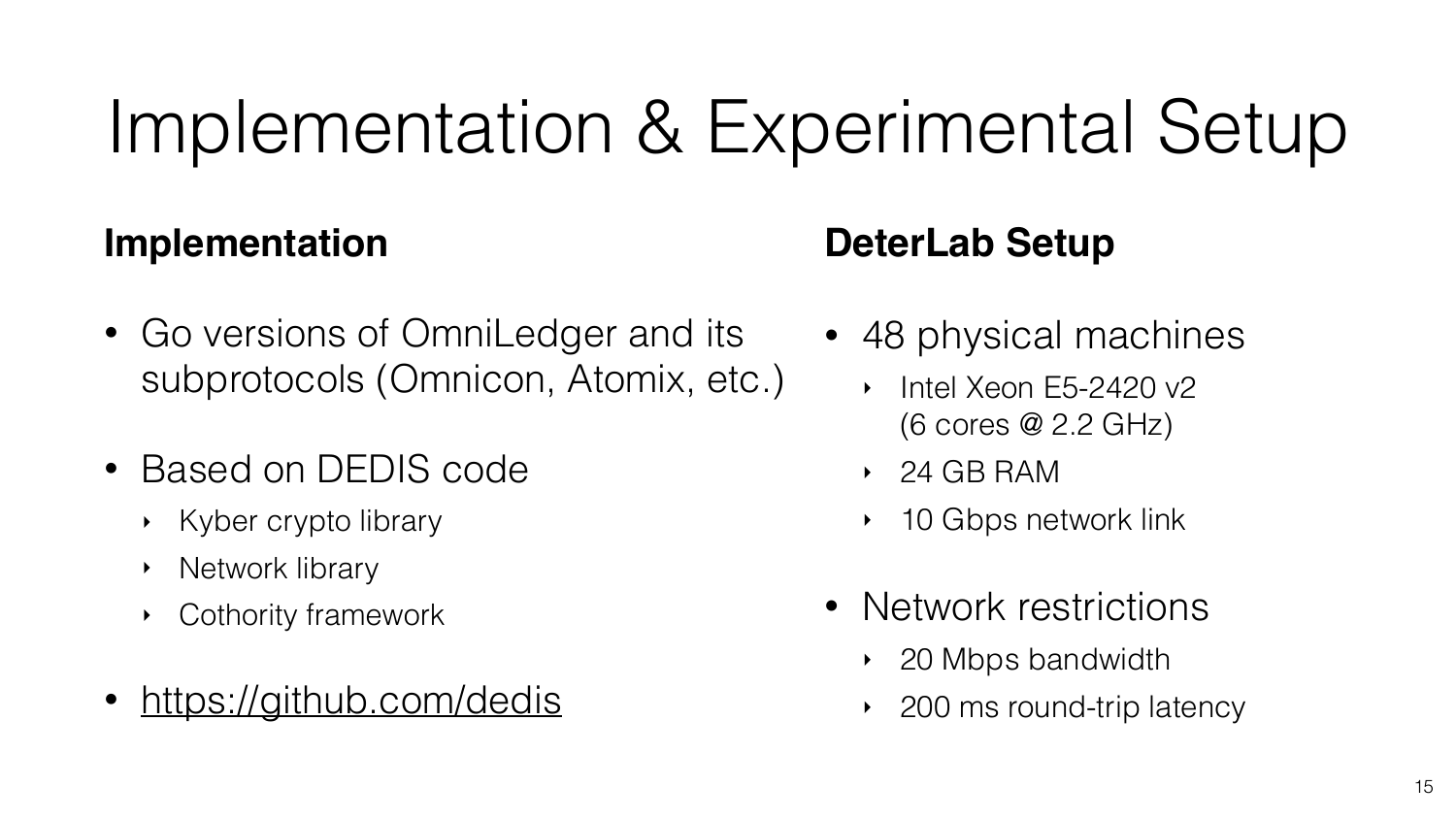# Evaluation: Throughput

![](_page_15_Figure_1.jpeg)

### Results for 1800 validators

![](_page_15_Picture_6.jpeg)

16

| #shards |     |     |      |      | 16   |
|---------|-----|-----|------|------|------|
| tx/sec  | 439 | 869 | 1674 | 3240 | 5850 |

Scale-out throughput for 12.5% adversary and shard size 70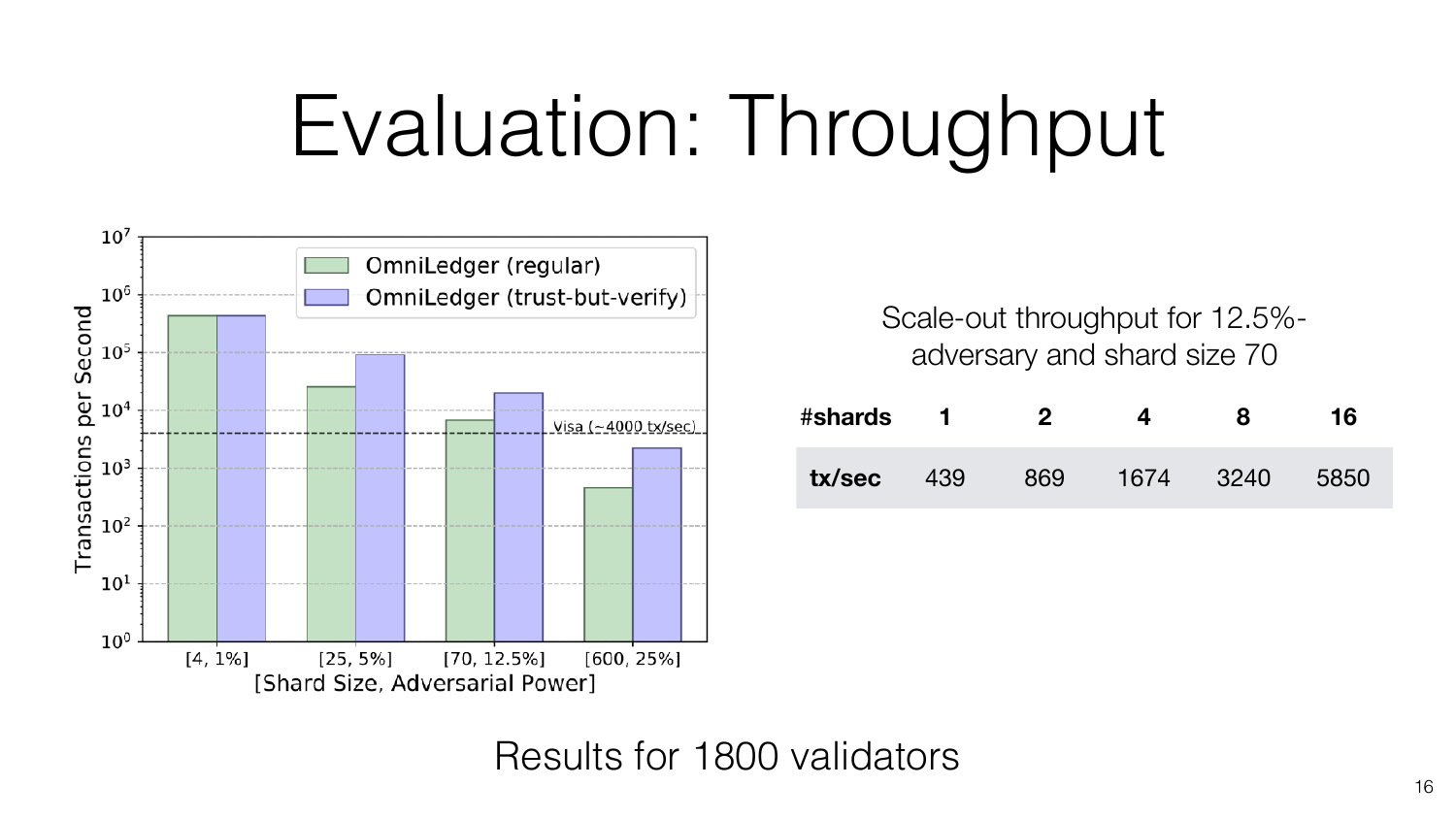# Evaluation: Latency

17

| #shards, adversary         | 4, 1% | 25,5% | 70, 12.5%                                                                                                                                    | 600, 25% |         |
|----------------------------|-------|-------|----------------------------------------------------------------------------------------------------------------------------------------------|----------|---------|
| regular validation         | 1.38  | 5.99  | 8.04                                                                                                                                         | 14.52    | 1 MB bl |
| <b>1st Ivl. validation</b> | 1.38  | 1.38  | 1.38                                                                                                                                         | 4.48     | 500 KB  |
| 2nd Ivl. validation        | 1.38  | 55.89 | 41.89                                                                                                                                        | 62.96    | 16 MB b |
|                            |       |       |                                                                                                                                              |          |         |
|                            |       |       | latency increase since optimistically<br>validated blocks are batched into<br>larger blocks for final validation to<br>get better throughput |          |         |

Transaction confirmation latency in seconds for regular and mutli-level validation

![](_page_16_Figure_4.jpeg)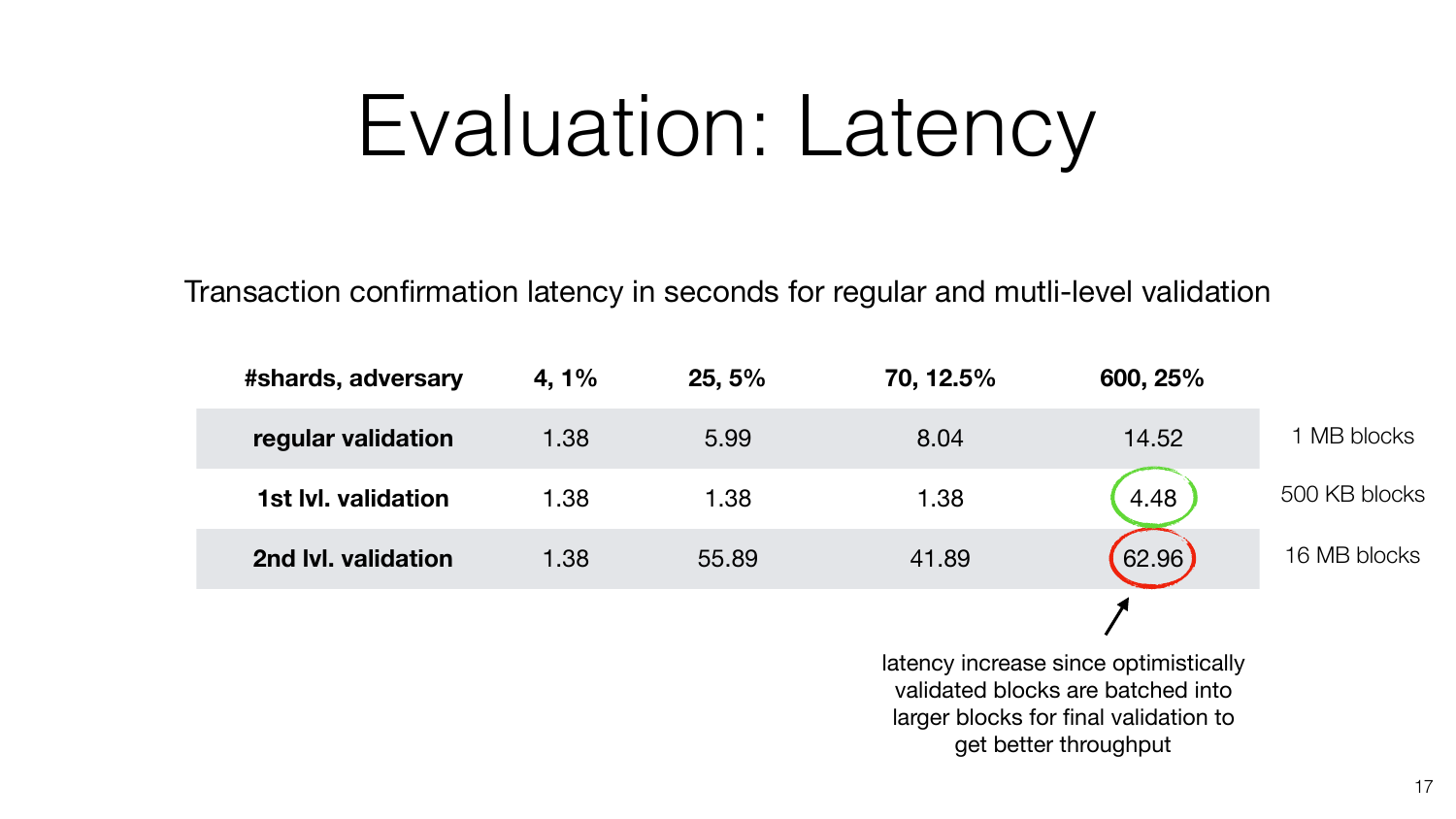- Motivation
- OmniLedger
- Experimental Results
- **Conclusion**

![](_page_17_Picture_6.jpeg)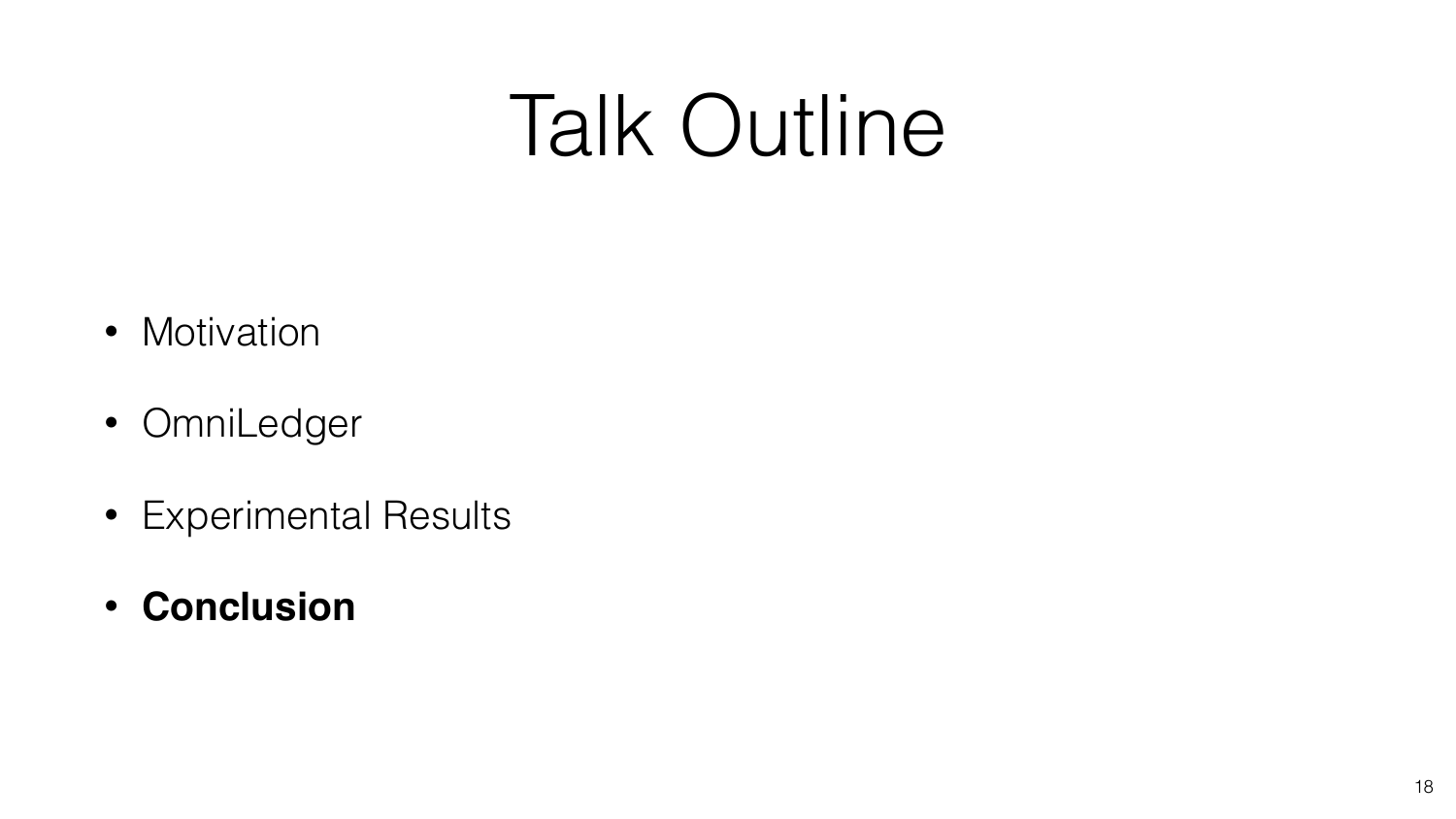# Conclusion

- OmniLedger:
	- ‣ Secure scale-out distributed ledger framework
	-
	- ‣ Sharding through publicly-verifiable unbiasable randomness (via RandHound) ‣ Intra-shard BFT consensus (via Omnicon)
	- ‣ Client-managed cross-shard TX (via Atomix)
	- ‣ Avoids latency vs. throughput tradeoff (via trust-but-verify TX validation)
	- ‣ Visa-level throughput and beyond
- Full paper: [ia.cr/2017/406](https://ia.cr/2017/406)

![](_page_18_Picture_9.jpeg)